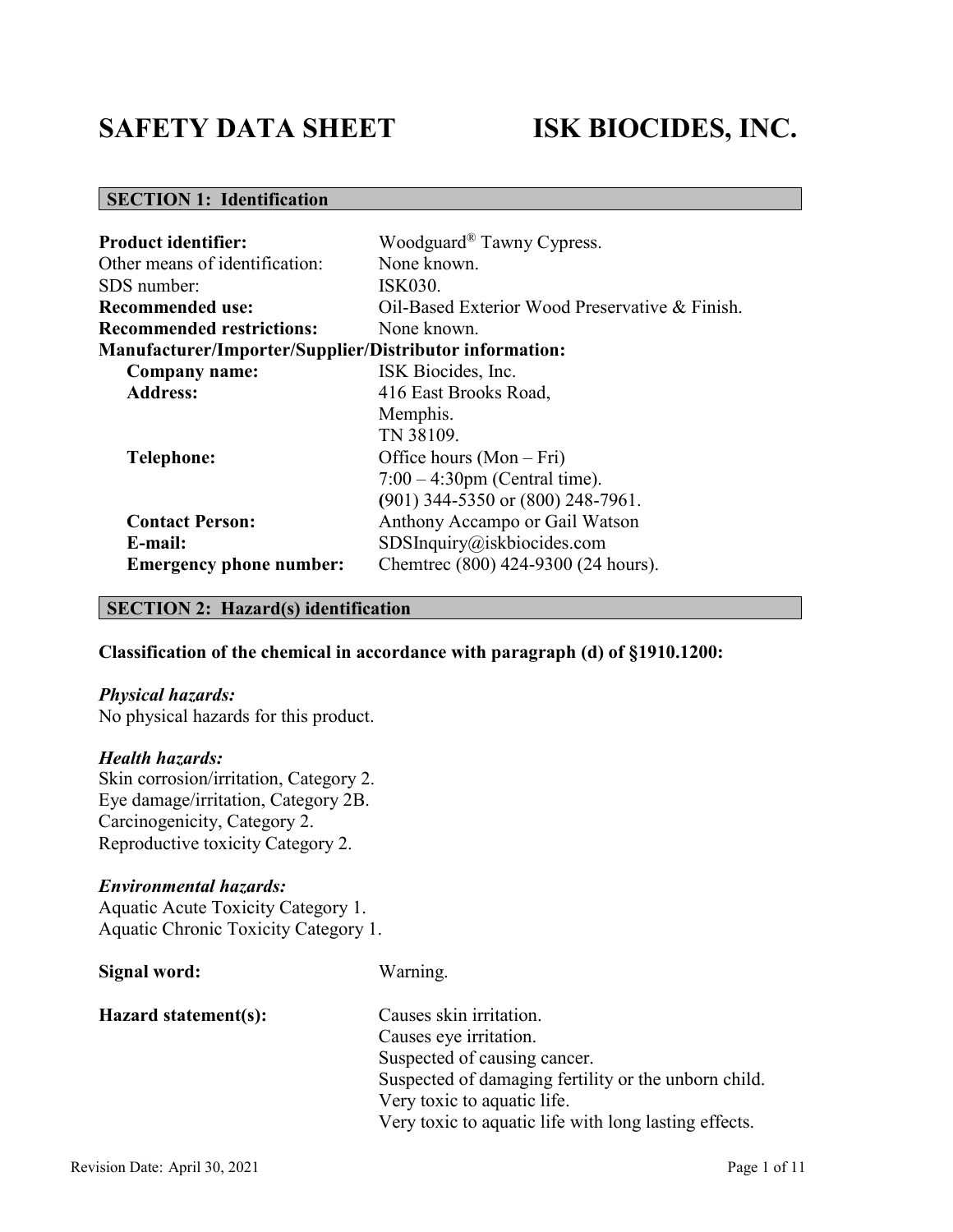# **Hazard symbol(s):**



| <b>Precautionary statement(s):</b>                   |                                                                                                                                                                                                                                                                                                                                                                                                                                                           |
|------------------------------------------------------|-----------------------------------------------------------------------------------------------------------------------------------------------------------------------------------------------------------------------------------------------------------------------------------------------------------------------------------------------------------------------------------------------------------------------------------------------------------|
| <b>Prevention:</b>                                   | Obtain special instructions before use.<br>Do not handle until all safety precautions have been read<br>and understood.<br>Wash hands thoroughly after handling.<br>Avoid release to the environment.<br>Wear protective gloves.                                                                                                                                                                                                                          |
| <b>Response:</b>                                     | IF ON SKIN: Wash with plenty of soap and water.<br>IF IN EYES: Rinse cautiously with water for several<br>minutes. Remove contact lenses if present and easy to do.<br>Continue rinsing.<br>If skin irritation occurs: Get medical advice/attention.<br>If eye irritation persists: Get medical advice/attention.<br>If exposed or concerned: Get medical advice/attention.<br>Take off contaminated clothing and wash before reuse.<br>Collect spillage. |
| Storage:                                             | None.                                                                                                                                                                                                                                                                                                                                                                                                                                                     |
| Disposal:                                            | Dispose of contents/container to an appropriate treatment<br>and disposal facility in accordance with applicable laws<br>and regulations.                                                                                                                                                                                                                                                                                                                 |
| Hazard(s) not otherwise<br><b>Classified (HNOC):</b> | None known.                                                                                                                                                                                                                                                                                                                                                                                                                                               |

# **Percentage of ingredient(s) of unknown acute toxicity:**

19% of the mixture consists of ingredients of unknown acute toxicity (oral/inhalation). 20% of the mixture consists of ingredients of unknown acute toxicity (dermal).

# **SECTION 3: Composition/information on ingredients**

# **Mixture:**

| <b>Chemical name</b>     | Concentration<br>(weight $\%$ ) | CAS#        |
|--------------------------|---------------------------------|-------------|
| Proprietary UV Inhibitor | $< 5\%$                         | Proprietary |
| Copper-8-Quinolinolate   | $<$ 5%                          | 10380-28-6  |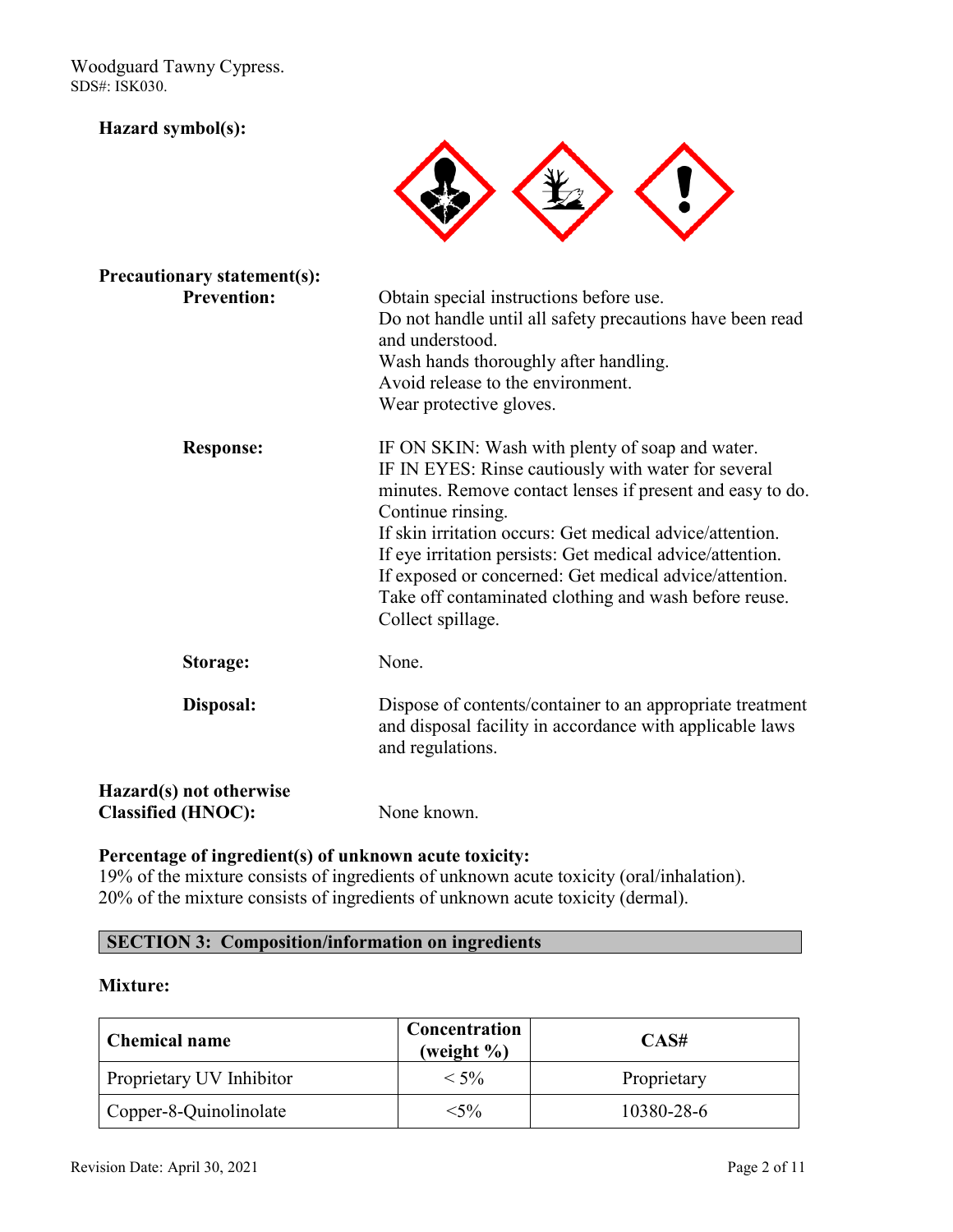| <b>Proprietary Solvent</b> | $10 - 30\%$ | Proprietary   |
|----------------------------|-------------|---------------|
| 2-Butanone oxime           | 5%          | $96 - 29 - 7$ |

The specific chemical identity and/or exact percentage (concentrate) of composition has been withheld under trade secret rights.

# **SECTION 4: First-aid Measures**

**Inhalation:** Move person to fresh air. If person is not breathing, call 911 or an ambulance, then give artificial respiration, preferably mouth-to-mouth if possible. Call a poison control center or doctor for further treatment advice.

**Skin contact:** Take off contaminated clothing. Rinse skin immediately with plenty of water for 15 – 20 minutes. Call a poison control center or doctor for treatment advice.

**Eye contact:** Hold eye open and rinse slowly and gently with water for 15 – 20 minutes. Remove contact lenses, if present, after the first 5 minutes, then continue rinsing eye. Call a poison control center or doctor for treatment advice.

**Ingestion:** Immediately call a poison control center or doctor. Do not induce vomiting unless told to do so by a poison control center or doctor. Do not give any liquid to the person. Do not give anything by mouth to an unconscious person.

**Most important symptoms/effects, acute and delayed:** Mildly irritating to eyes. Moderately irritating to skin.

**Indication of immediate medical attention and special treatment needed:** If any symptoms described above are noted, contact a physician and give them this SDS sheet.

# **SECTION 5: Fire-fighting measures**

**Suitable extinguishing media:** Foam, carbon dioxide, dry chemical. **Unsuitable extinguishing media:** None known.

**Specific hazards arising from the chemical:** *Hazardous combustion products may include:* Carbon monoxide, carbon dioxide.

**Special protective equipment and precautions for fire-fighters:** Wear MSHA/NIOSHapproved, self-contained breathing apparatus and full protective clothing. Cool exposed containers with water.

# **SECTION 6: Accidental release measures**

# **Personal precautions, protective equipment and emergency procedures**:

Use personal protective equipment. Ensure adequate ventilation. For personal protection see section 8. This product is toxic to fish. DO NOT apply directly to water, to areas where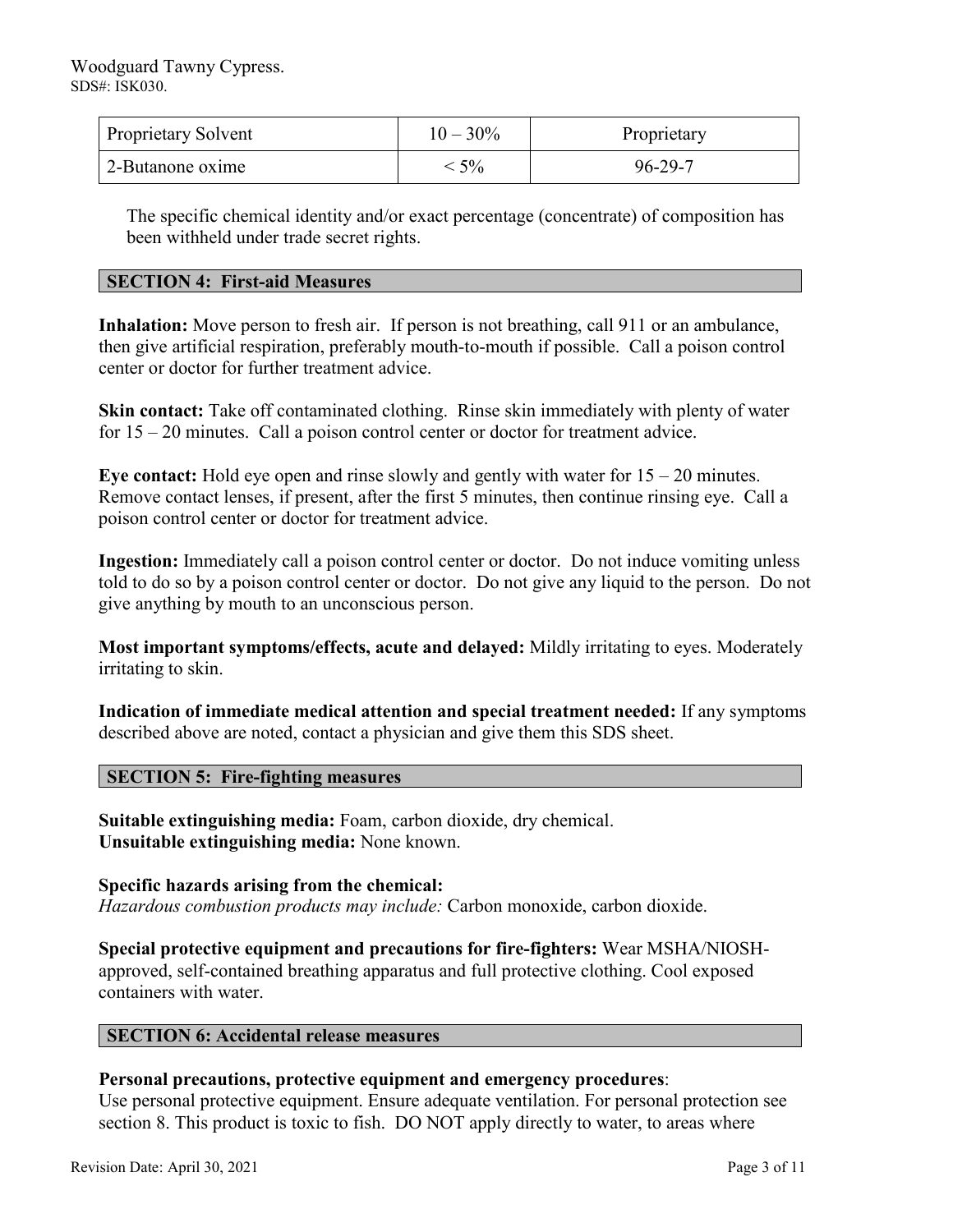> surface water is present or to intertidal areas below the mean high water mark. DO NOT contaminate water when disposing of equipment washwaters.

# **Methods and materials for containment and cleaning up:**

SMALL SPILL: Wear appropriate protective clothing (see Section 8). Recover free liquid. Absorb remainder with sand or clay and place in a waste receptacle.

LARGE SPILL: Wear appropriate protective clothing (see Section 8). Eliminate all ignition sources. Restrict access to contaminated area. Stop spill at source. Dike to prevent spreading. Pump liquid to a recovery vessel. Absorb remainder of material with sand or clay and place in a properly labeled waste receptacle. Follow all local, state, and federal regulations for disposal. Do not contaminate water while cleaning equipment or disposing of wastes. Prohibit contamination of streams, lakes, or other bodies of water.

# **SECTION 7: Handling and Storage**

**Precautions for safe handling:** Observe good personal hygiene practices. Change protective gloves/clothing when signs of contamination appear. Keep out of reach of children.

**Conditions for safe storage, including any incompatibles:** Store away from food or feed in a secure, well-ventilated area protected from extreme temperatures. Do not transfer to an unmarked container. Keep container closed when not in use. Do not store or use in vicinity of sparks, open flame, or other ignition sources.

# **SECTION 8: Exposure controls/personal protection**

# **Control Parameters: Occupational exposure limits:**

| US OSHA HAZARDOUS COMPONENTS (29 CFR 1910.1200):<br><b>Permissible Exposure Limits</b> |                     |                                       |
|----------------------------------------------------------------------------------------|---------------------|---------------------------------------|
| <b>Substance</b>                                                                       | PEL-TWA<br>(8 hour) | <b>PEL-STEL</b><br>$(15 \text{ min})$ |
| Proprietary UV Inhibitor                                                               | $15 \text{ mg/m}^3$ | None available                        |
| Copper-8-Quinolinolate                                                                 | None available      | None available                        |
| Proprietary Solvent                                                                    | None available      | None available                        |
| 2-Butanone oxime                                                                       | None available      | None available                        |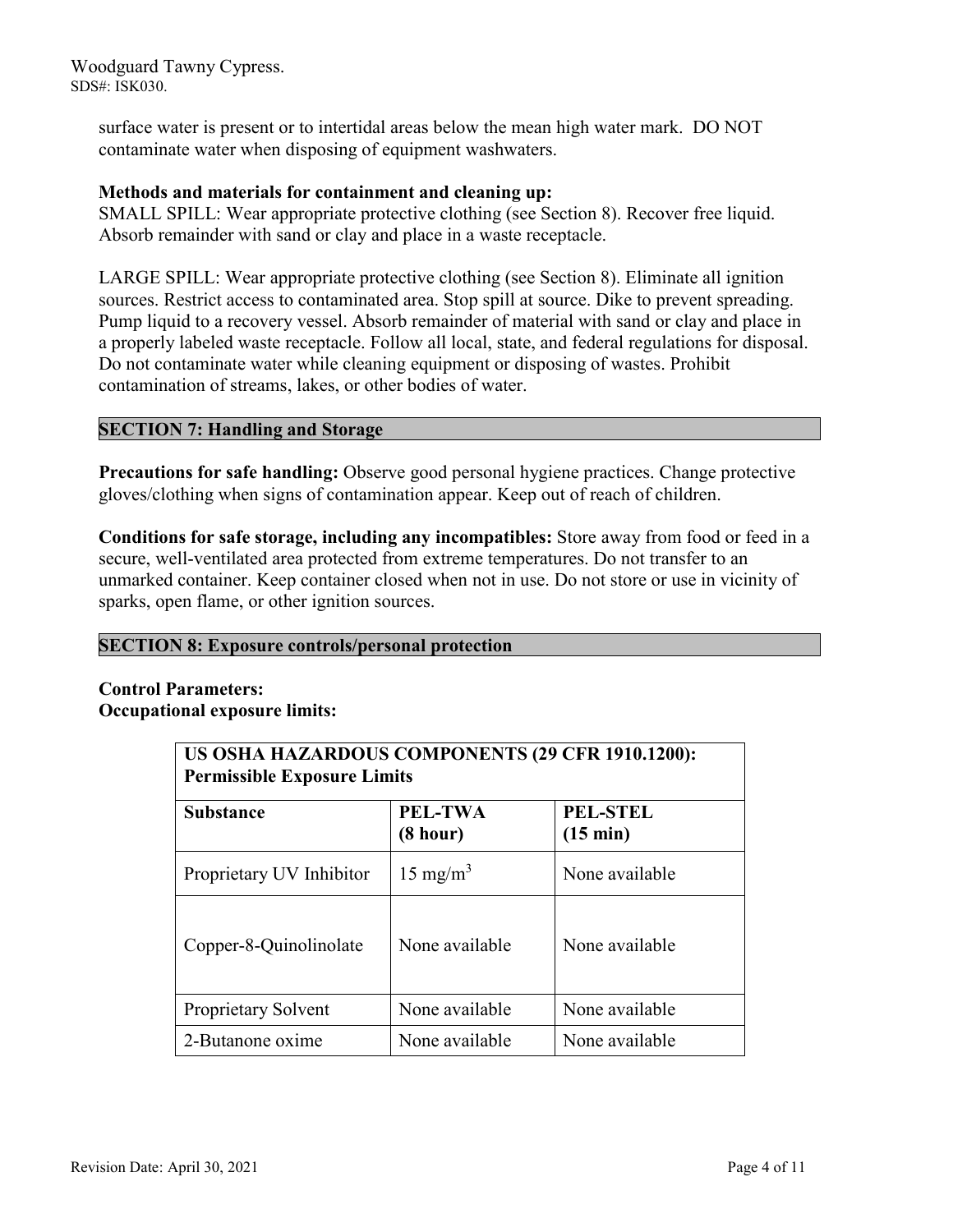| <b>ACGIH Threshold Limit Values</b> |                            |                                       |
|-------------------------------------|----------------------------|---------------------------------------|
| <b>Substance</b>                    | <b>TLV-TWA</b><br>(8 hour) | <b>TLV-STEL</b><br>$(15 \text{ min})$ |
| Proprietary UV Inhibitor            | $10 \text{ mg/m}^3$        | None available                        |
| Copper-8-Quinolinolate              | None available             | None available                        |
| Proprietary Solvent                 | None available             | None available                        |
| 2-Butanone oxime                    | None available             | None available                        |

# **Other Exposure Limits:** None known.

**Appropriate engineering controls:** Ventilate via mechanical methods (general or local exhaust) to maintain exposure below TLV(s), if applicable. Good industrial hygiene practice dictates that indoor work areas should be isolated and provided with adequate local exhaust ventilation.

# **Individual protection measures, such as personal protective equipment:**

**Eye/face protection:** Wear chemical splash goggles and/or face shield during mixing and when exposed to mist.

**Skin and Hand protection:** Wear rubber gloves when handling, using, or applying this product. Special precautions should be taken to ensure that material cannot get inside gloves.

**Respiratory protection:** None normally required if good ventilation is maintained. If mist is generated during application process, use a disposable mist respirator.

**Other:** None normally required. Use as necessary to prevent exposure. Wash thoroughly if product is in contact with skin. Wear appropriate clothing.

 **Thermal hazards:** None known.

# **SECTION 9: Physical and chemical properties**

| Appearance:                   |             |
|-------------------------------|-------------|
| <b>Physical state:</b>        | Liquid.     |
| Form:                         | Reddish-1   |
| Color:                        | Reddish-l   |
| Odor:                         | Slight pet  |
| Odor threshold:               | Not avail   |
| pH:                           | $5.5 - 6.0$ |
| Melting point/freezing point: | Not know    |

dish-brown liquid. dish-brown. ht petroleum distillate. available. known.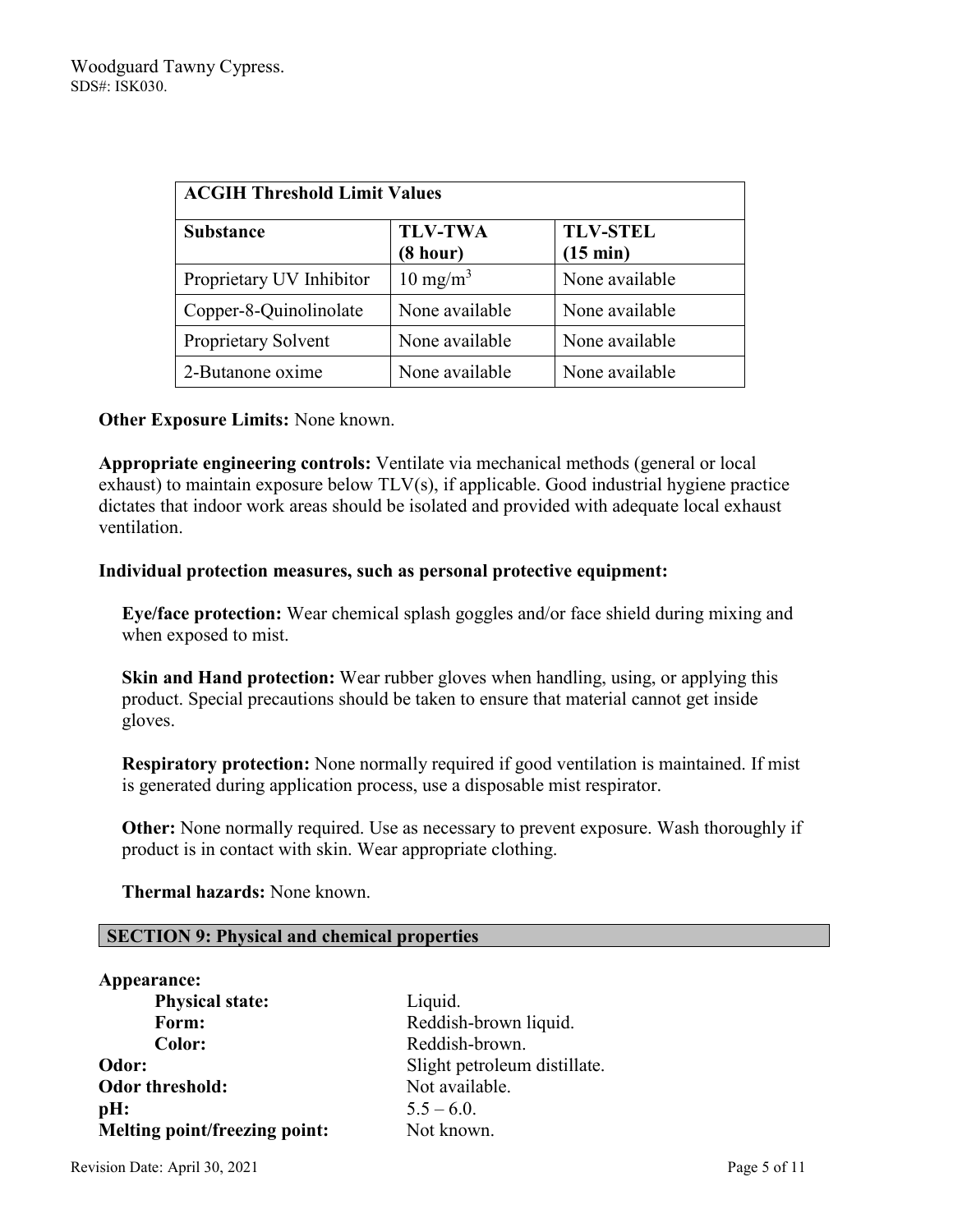| <b>Initial Boiling point/Boiling Range:</b>             | Not applicable.                                   |
|---------------------------------------------------------|---------------------------------------------------|
| <b>Flash point:</b>                                     | $>110$ °C.                                        |
| <b>Evaporation rate:</b>                                | $1$ (nBuAC=1).                                    |
| <b>Flammability (solid, gas):</b>                       | Not available.                                    |
| <b>Upper/lower flammability or explosive limits:</b>    |                                                   |
| <b>Flammability limit – lower:</b>                      | Not Determined.                                   |
| <b>Flammability limit – upper:</b>                      | Not Determined.                                   |
| <b>Explosive limit – lower:</b>                         | Not Determined.                                   |
| <b>Explosive limit – upper:</b>                         | Not Determined.                                   |
| Vapor pressure:                                         | $\leq 1$ mm Hg.                                   |
| Vapor density:                                          | $> 1$ (Air=1).                                    |
| <b>Relative density (Specific gravity):</b>             | 0.914.                                            |
| Solubilities (water, other):                            | Negligible.                                       |
| Partition coefficient (n-octanol/water): Not available. |                                                   |
| <b>Auto-ignition temperature:</b>                       | Not known.                                        |
| <b>Decomposition temperature:</b>                       | Not available.                                    |
| <b>Viscosity:</b>                                       | 1 -500 cPs Brookfield #2 $\omega$ 20 rpm at 70°F. |
| <b>Other information:</b>                               |                                                   |
| <b>Bulk density:</b>                                    | 7.61 lbs per gal (weight per gallon cup).         |
| VOC(g/l):                                               | 94-108 grams/liter.                               |

# **SECTION 10: Stability and Reactivity**

**Reactivity:** No data available.

**Chemical stability:** This material is stable under normal handling and storage conditions. **Possibility of hazardous reactions:** Material is not known to polymerize. **Conditions to avoid:** None known. **Incompatible materials:** Strong oxidants agents. **Hazardous decomposition Products:** Carbon monoxide, Carbon dioxide.

# **SECTION 11: Toxicological information**

# **Information on likely routes of exposure:**

**Inhalation:** None normally expected.

**Ingestion:** None normally expected.

**Skin:** Skin Irritation: Moderately irritating. Not a skin sensitizer.

**Eye:** Eye Irritation: Mildly irritating.

**Symptoms related to the physical, chemical, and toxicological characteristics:** None known.

**Delayed and immediate effects and chronic effects from short or long-term exposure:** None known.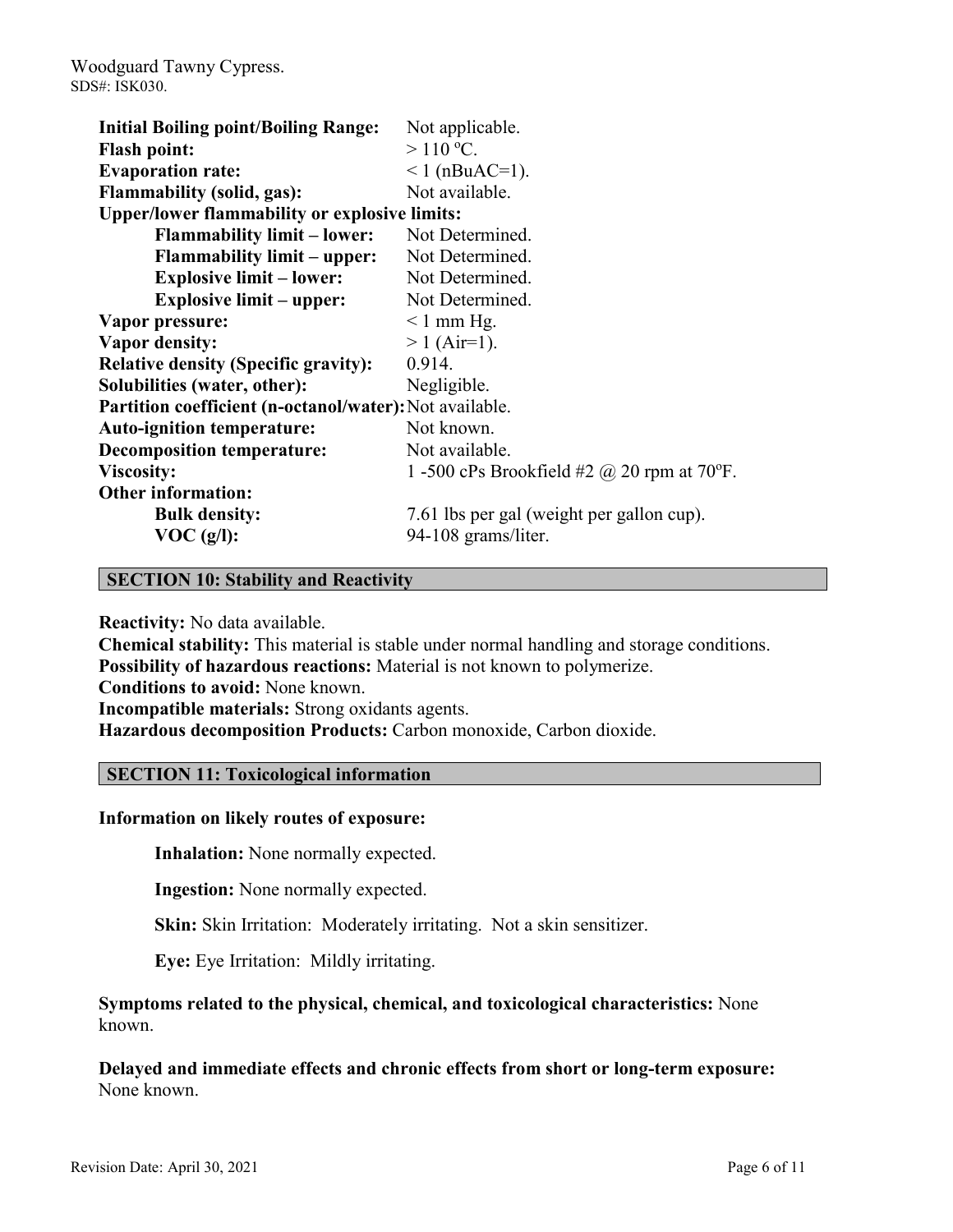# **Acute toxicity:**

| <b>Substance</b>                    | <b>Test Type (species)</b>       | Value                |
|-------------------------------------|----------------------------------|----------------------|
|                                     | LD50 Oral (Rat)                  | $> 10000$ mg/kg      |
| Proprietary UV<br>Inhibitor         | LD50 Dermal (Rabbit)             | $> 10000$ mg/kg      |
|                                     | LC50 Inhalation, (Rat)           | None known           |
|                                     | $LD_{50}$ Oral (Rat)             | 9930 mg/kg           |
| Copper-8-<br>Quinolinolate          | LD <sub>50</sub> Dermal (Rabbit) | $>$ 2000 mg/kg       |
|                                     | $LC_{50}$ Inhalation (Rat)       | $820$ mg/m $3$       |
| $LD_{50}$ Oral (Rat)<br>Proprietary |                                  | 5660 mg/kg           |
| Solvent                             | LD <sub>50</sub> Dermal (Rabbit) | $2520$ mg/kg         |
|                                     | $LC_{50}$ Inhalation (Rat)       | Not available        |
|                                     | $LD_{50}$ Oral (Rat)             | $2326 \text{ mg/kg}$ |
| 2-Butanone oxime                    | LD <sub>50</sub> Dermal (Rabbit) | Not available        |
|                                     | $LC_{50}$ Inhalation (Rat)       | $> 4.83$ mg/l        |

# **Ingredient Information:**

# **Product Acute Toxicity Estimates:**

Oral: Rat -  $LD_{50} \rightarrow 5000$  mg/kg. Dermal: Rabbit -  $LD_{50} \rightarrow 2000$  mg/kg. Inhalation: Rat -  $LC_{50}$   $-$  > 2.12 mg/L.

| <b>Skin corrosion/irritation:</b>  | Based upon information available on the known<br>components, the product may cause moderate skin<br>irritation.                                                  |
|------------------------------------|------------------------------------------------------------------------------------------------------------------------------------------------------------------|
| Serious eye damage/eye irritation: | Based upon information available on the known<br>components, the product may cause mild eye<br>irritation.                                                       |
| <b>Respiratory sensitization:</b>  | Based upon information available on the known<br>components, the product is not anticipated to cause<br>respiratory sensitization.                               |
| <b>Skin sensitization:</b>         | Based upon information available on the known<br>components, the product is not anticipated to cause<br>skin sensitization.                                      |
| Germ cell mutagenicity:            | Based upon information available on the known<br>components, the product is not anticipated to be a<br>mutagen.                                                  |
| Carcinogenicity:                   | Based upon information available on the known<br>components, the product contains components that<br>are suspected to be carcinogenic when present as a<br>dust. |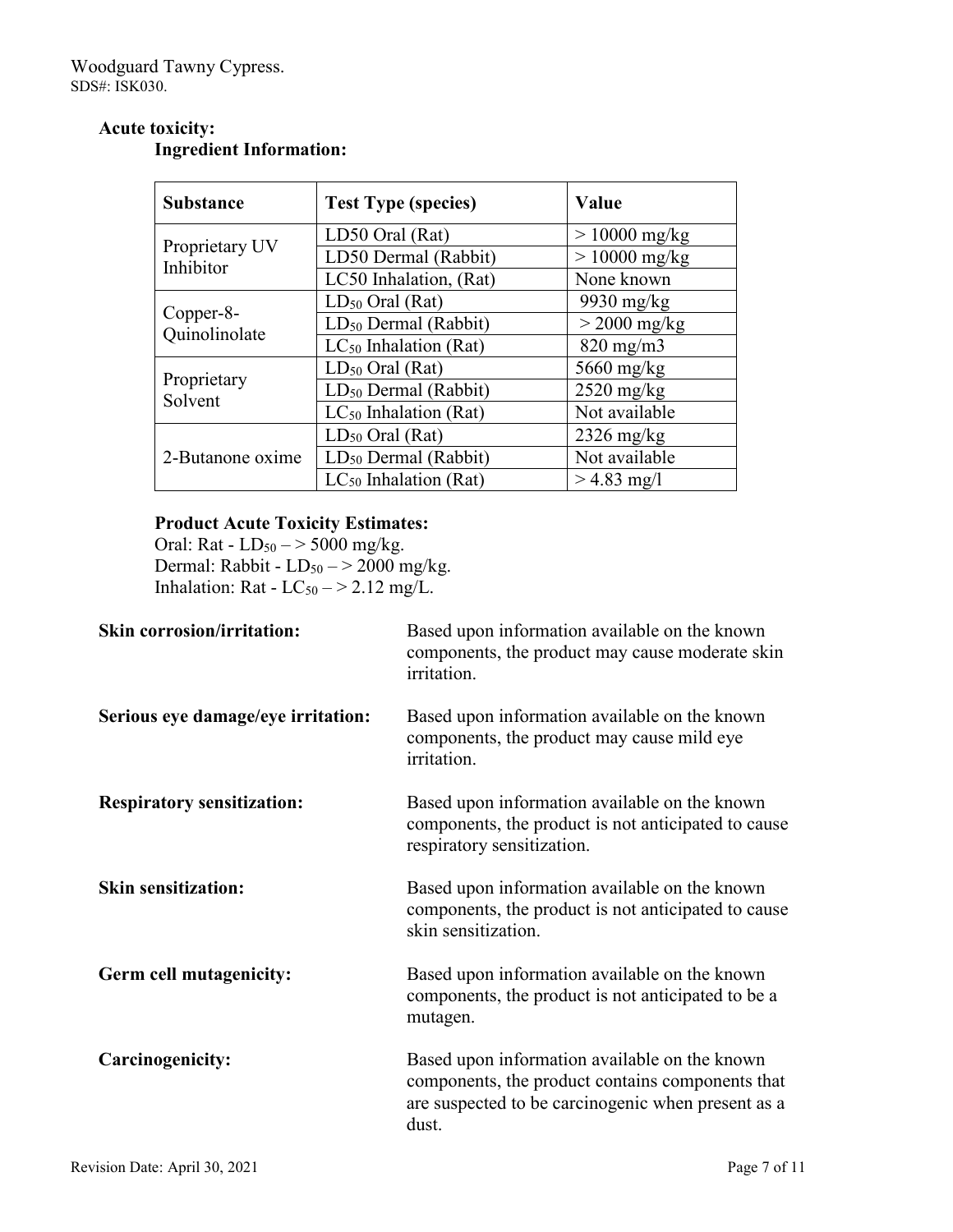| <b>Reproductive toxicity:</b>                              | Based upon information available on the known<br>components, the product contains a component that is<br>suspected of damaging fertility or the unborn child.                   |
|------------------------------------------------------------|---------------------------------------------------------------------------------------------------------------------------------------------------------------------------------|
| Specific target organ toxicity-<br><b>Single exposure:</b> | Based upon information available on the known<br>components, the product is not anticipated to cause<br>specific target organ toxicity after a single exposure.                 |
| Specific target organ toxicity-<br><b>Repeat exposure:</b> | Based upon information available on the known<br>components, the product is not anticipated to cause<br>specific target organ toxicity after repeated or<br>prolonged exposure. |
| <b>Aspiration hazard:</b>                                  | Based upon information available on the known<br>components, the product is not anticipated to be an<br>aspiration hazard.                                                      |
| <b>Further information:</b>                                | Not available.                                                                                                                                                                  |

# **SECTION 12: Ecological information**

# **Ecotoxicity**

**Product data:** No data available. **Ingredient Information:**

| <b>Substance</b>                                                 | <b>Test Type</b>                                    | <b>Species</b> | Value                 |
|------------------------------------------------------------------|-----------------------------------------------------|----------------|-----------------------|
| Proprietary UV<br>Inhibitor                                      | $LC_{50}$ other fish                                | Fish           | $> 1000$ mg/l $- 96h$ |
|                                                                  | $EC_{50}$ Daphnia magna<br>Water flea)              | Invertebrate   | $> 1000$ mg/l $- 48h$ |
|                                                                  | $LC_{50}$                                           | Algae          | None available        |
| trout)<br>Copper-8-<br>Quinolinolate<br>Water flea)<br>$LC_{50}$ | $LC_{50}$ Oncorhynchus<br>mykiss (rainbow           | Fish           | $140$ ug/L $-48h$     |
|                                                                  | $EC_{50}$ Daphnia magna                             | Invertebrate   | $163$ ppb $-48h$      |
|                                                                  |                                                     | Algae          | Not available         |
| Proprietary Solvent                                              | $LC_{50}$ Oncorhynchus<br>mykiss (rainbow<br>trout) | Fish           | $> 0.1$ mg/l          |
|                                                                  | $EC_{50}$                                           | Invertebrate   | Not available         |
|                                                                  | $EC_{50}$ Bacteria                                  | Bacteria       | $> 1$ mg/l (3hr)      |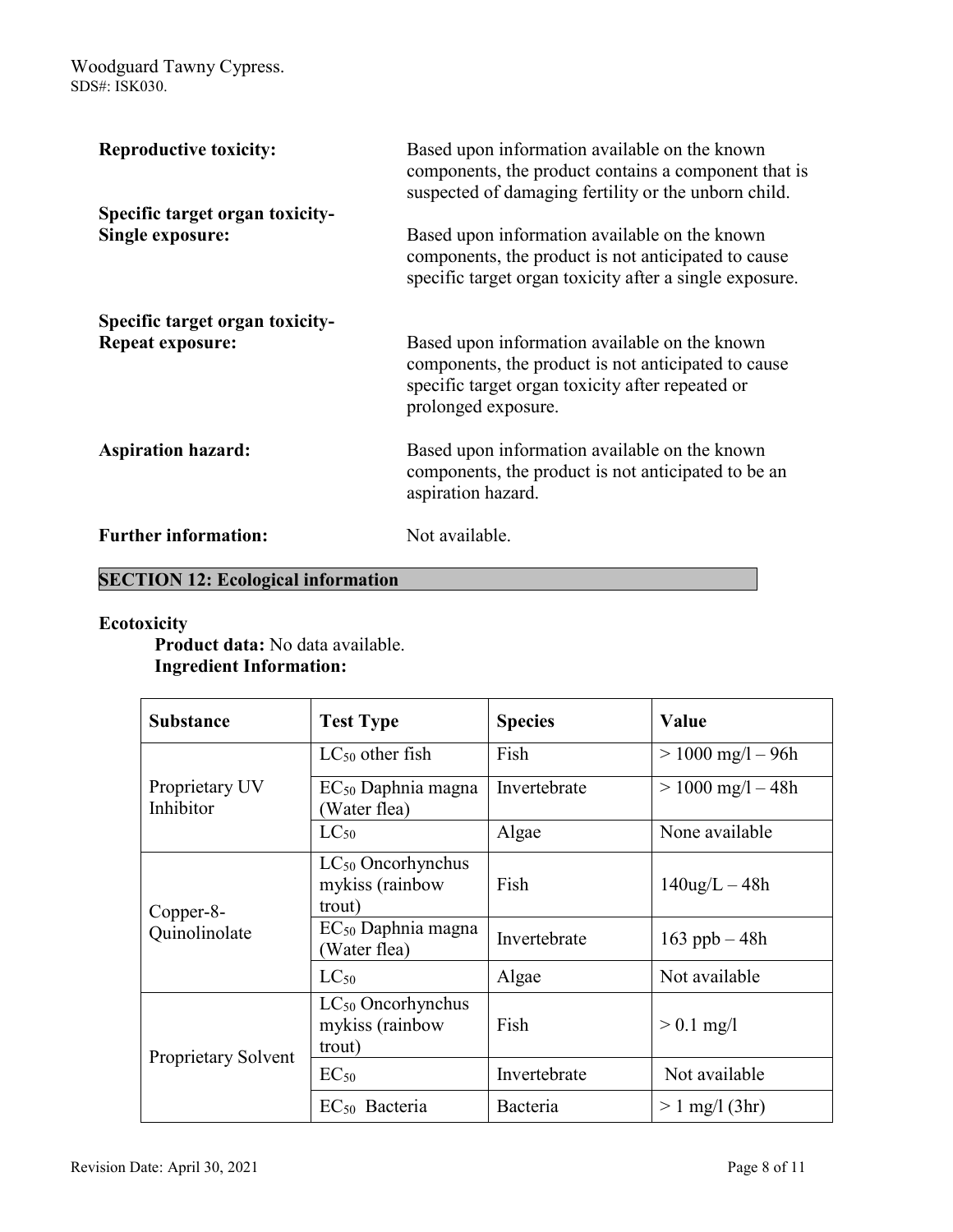| 2-Butanone oxime | LC <sub>50</sub> Oryzias latipes<br>(Japanese rice fish)      | Fish         | $> 100$ mg/l - 96h        |
|------------------|---------------------------------------------------------------|--------------|---------------------------|
|                  | $EC_{50}$ Daphnia magna<br>(Water flea)                       | Invertebrate | $201 \text{ mg}/1 - 48h$  |
|                  | $EC_{50}$ Scenedesmus<br>capricornutum (fresh<br>water algae) | Algae        | $11.8 \text{ mg}/1 - 72h$ |

| <b>Persistence and degradability:</b> | Not available.                 |  |
|---------------------------------------|--------------------------------|--|
| <b>Bioaccumulative potential:</b>     | Not available.                 |  |
| <b>Mobility in soil:</b>              | Not available.                 |  |
| <b>Mobility in general:</b>           | Not available.                 |  |
| Other adverse effects:                | This product is toxic to fish. |  |

# **SECTION 13: Disposal considerations**

# **Disposal instructions:**

Dispose of contents/container to an appropriate treatment and disposal facility in accordance with applicable laws and regulations.

# **SECTION 14: Transport Information**

**DOT:** Not regulated. **IATA:** Not regulated. **IMDG:** Not regulated.

**Special precautions during transport:** Not available.

**Bill of lading classification:** Preservatives, wood, n.o.i. NMFC 161490 sub 2

# **SECTION 15: Regulatory Information**

# **USA:**

**FIFRA:** Pesticide Registration:

This chemical is a pesticide product registered by the Environmental Protection Agency and is subject to certain labeling requirements under federal pesticide law. These requirements differ from the classification criteria and hazard information required for safety data sheets, and for workplace labels of non-pesticide chemicals. Following is the hazard information as required on the pesticide label:

CAUTION Harmful if swallowed. This pesticide is toxic to fish.

**United States Federal Regulations:** SDS complies with the OSHA, 29 CFR 1910.1200.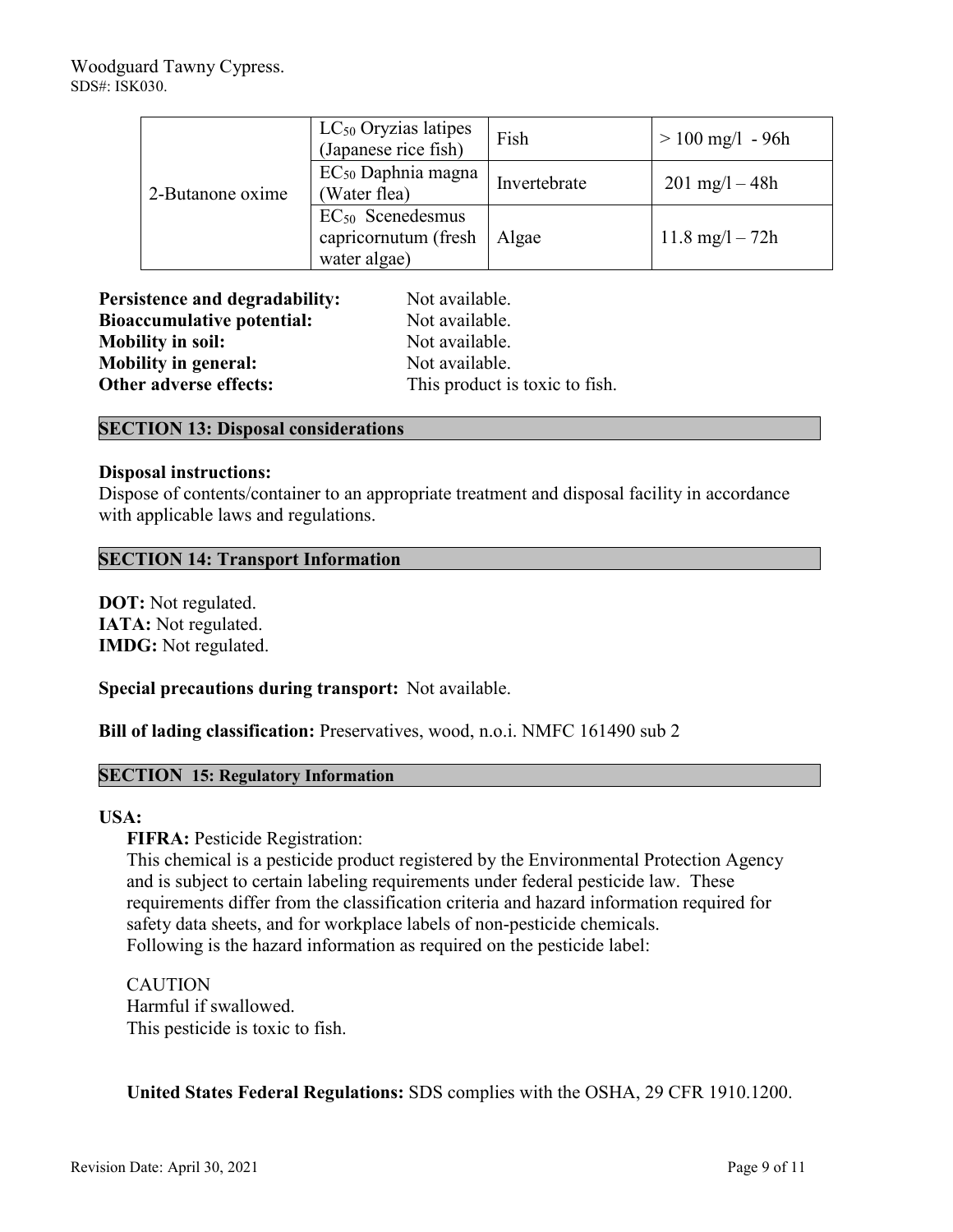**SARA Superfund and Reauthorization Act of 1986 Title III sections 302, 311,312 and 313:** The following components are subject to reporting levels established by SARA Title III, Section 302: None.

# **CERCLA/Superfund, 40 CFR 117, 302:** Not listed.

| <b>CHEMICAL</b>             | <b>C.A.S. Number</b> | Weight %    | <b>Section 311/312</b>                            |
|-----------------------------|----------------------|-------------|---------------------------------------------------|
| Proprietary UV<br>Inhibitor | Proprietary          | $< 5\%$     | Chronic Health<br>Hazard.                         |
| Copper-8-<br>Quinolinolate  | 10380-28-6           | $< 5\%$     | Fire Hazard.                                      |
| Proprietary Solvent         | Proprietary          | $10 - 30\%$ | Acute health hazard,<br>Chronic health<br>hazard. |
| 2-Butanone oxime            | $96 - 29 - 7$        | $< 5\%$     | Fire Hazard, Acute<br>Health Hazard.              |

**Section 313 – List of Toxic Chemicals (40CFC 372):** This product contains the following components (at level of 1% or greater) found on the 313 list of Toxic Chemicals. None.

**Toxic Substance Control Act (TSCA):** All substances are TSCA listed.

**Federal Water Pollution Control Act, Clean Water Act, 40 CFR 401.15 (formerly section 307) 40 CFR 116 (formerly section 311):** This product does not contain listed chemicals.

# **STATE REGULATIONS:**

This SDS contains specific health and safety data is applicable for state requirements. For details on your regulatory requirements you should contact the appropriate agency in your state.

**California Proposition 65:** WARNING: This product also contains a chemical known to the State of California to cause cancer: Titanium dioxide (airborne, unbound particles of respirable size).

**New Jersey Right to Know:** The following components are listed on the New Jersey Right to Know list: Copper 8-Quinolinolate (listed under copper compounds), Titanium dioxide (airborne, unbound particles of respirable size), 2-Butanone oxime.

**Pennsylvania Right to Know:** The following components are listed on the Pennsylvania Right to Know list: Titanium dioxide (airborne, unbound particles of respirable size), 2- Butanone oxime.